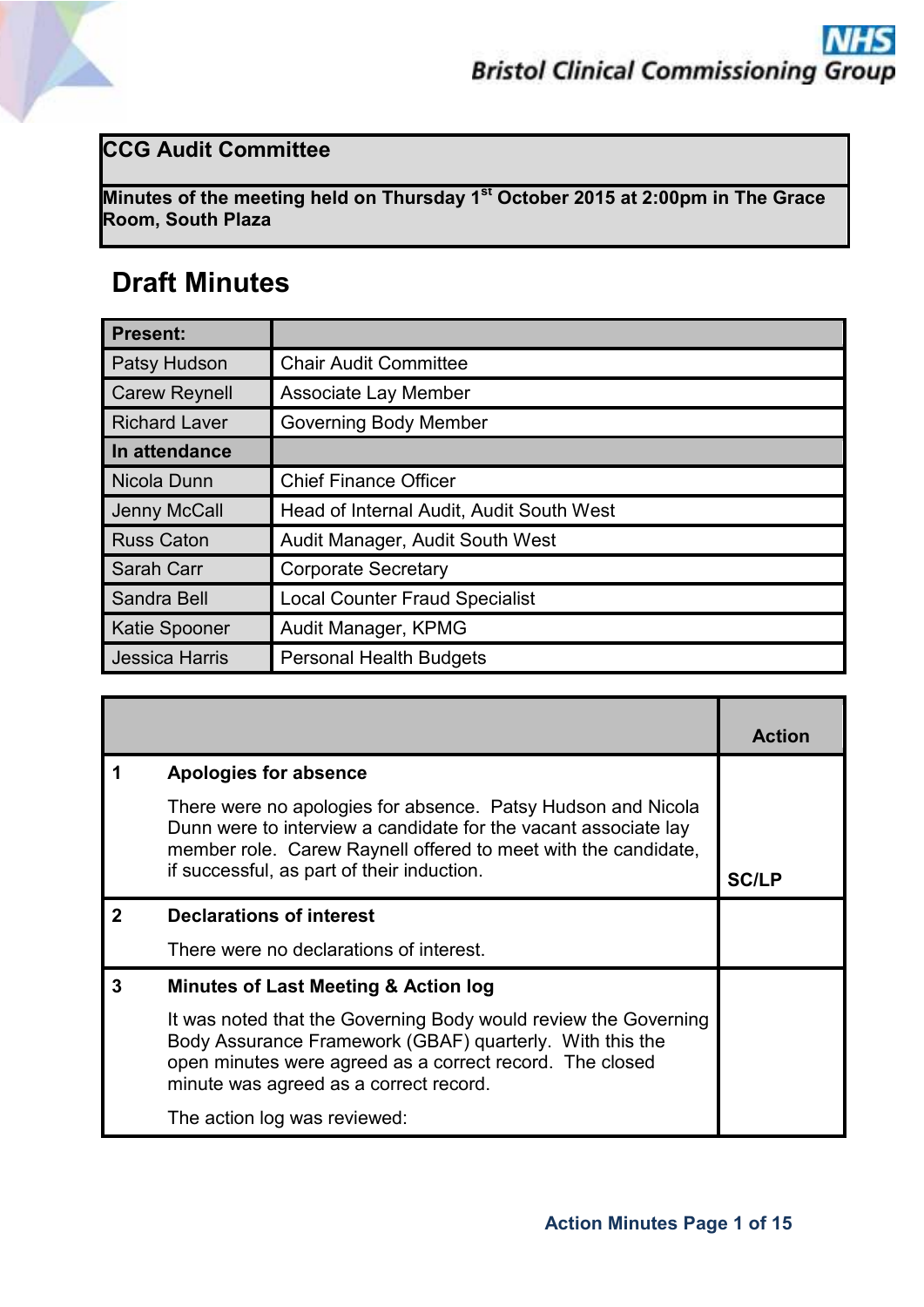|                                                                                                                                                                                                                                                                                                                                                                                                                                                                                                                                                                                                                                                                                                                                                                                                                                                                                                      | <b>Action</b> |
|------------------------------------------------------------------------------------------------------------------------------------------------------------------------------------------------------------------------------------------------------------------------------------------------------------------------------------------------------------------------------------------------------------------------------------------------------------------------------------------------------------------------------------------------------------------------------------------------------------------------------------------------------------------------------------------------------------------------------------------------------------------------------------------------------------------------------------------------------------------------------------------------------|---------------|
| 17/12 14(1) this action had been superseded by the amendments<br>to the GBAF. The action was closed.                                                                                                                                                                                                                                                                                                                                                                                                                                                                                                                                                                                                                                                                                                                                                                                                 |               |
| 25/3 9(1) Jenny McCall had raised CCG capacity issues<br>regarding Counter Fraud and Security Management Standards<br>with NHS England. The matter would be discussed further with<br>NHS Protect at a workshop. The CCG would be represented at<br>the meeting. The action remained open                                                                                                                                                                                                                                                                                                                                                                                                                                                                                                                                                                                                            |               |
| 21/5 6(2) Nicola Dunn had discussed the value for money report<br>with Grant Thornton and agreed that this matter would be picked<br>up in the ongoing programme for the new external auditors.<br>Carew Reynell noted that the report received from Grant<br>Thornton had been a brief pro forma and that the Committee had<br>asked for greater detail will an indication of areas for the<br>Committee work programme. The action was closed                                                                                                                                                                                                                                                                                                                                                                                                                                                      |               |
| 21/5 6(3) it was agreed to check that the Grant Thornton self-<br>assessment had been circulated. The action remained open                                                                                                                                                                                                                                                                                                                                                                                                                                                                                                                                                                                                                                                                                                                                                                           |               |
| 02/07 13 (1) it was confirmed that KPMG would share the work<br>programme with the Corporate Secretary. This action was closed                                                                                                                                                                                                                                                                                                                                                                                                                                                                                                                                                                                                                                                                                                                                                                       |               |
| 02/07 8(1) reporting arrangements for suspected fraud in primary<br>care had been raised at the Joint Committee meeting with NHS<br>England. Sandra Bell confirmed that matters related to fraud in<br>General Practice should be reported to NHS Protect through the<br>fraud and corruption line. The CCG Counter Fraud service had<br>sought written confirmation. Richard Laver asked how GP<br>practices would raise concerns about fraud. It was explained that<br>this should be through the NHS England Local Counter fraud<br>Service (LCFS). It was commented that the anti-fraud service<br>had a low profile within primary care. It was explained that the<br>CCG LCFS service had no remit to investigate Practice referrals.<br>It was agreed raise to the lack of proactive work in primary care<br>with the area Anti-Fraud Specialist Lead in Bristol. The action<br>remained open |               |
| 02/07 10(1) Nicola Dunn had sought assurance on cyber security<br>and explained that the response would come through the CCG<br>Strategic Informatics Group prior to Audit. The action remained<br>open                                                                                                                                                                                                                                                                                                                                                                                                                                                                                                                                                                                                                                                                                              |               |
| Actions 25/3 6(1), 6(4), 8(1), 16(1) 17(1), 21/3 6(1), 7(1), 02/07<br>3(1), 3(2), 3(3), 12(1), 13(2), 13(3) were closed                                                                                                                                                                                                                                                                                                                                                                                                                                                                                                                                                                                                                                                                                                                                                                              |               |
| <b>Bristol CCG Update</b><br>4                                                                                                                                                                                                                                                                                                                                                                                                                                                                                                                                                                                                                                                                                                                                                                                                                                                                       |               |
| <b>VAT Audit March 2015</b>                                                                                                                                                                                                                                                                                                                                                                                                                                                                                                                                                                                                                                                                                                                                                                                                                                                                          |               |
| The HMRC VAT inspection had found that the CCG had                                                                                                                                                                                                                                                                                                                                                                                                                                                                                                                                                                                                                                                                                                                                                                                                                                                   |               |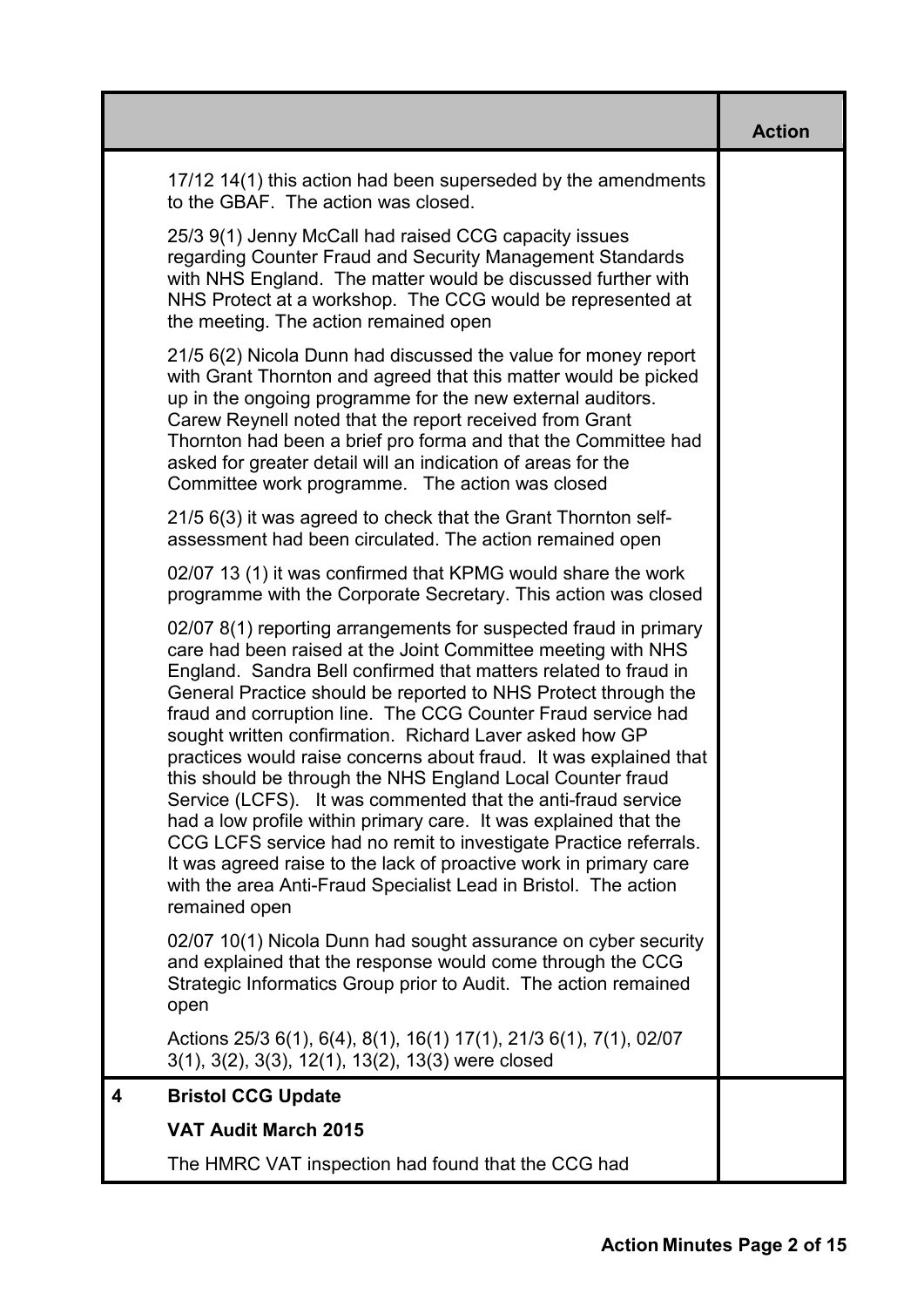|                                                                                                                                                                                                                                                                                                                                                                                                                                                                                                                                                                                                                                                                                                                                                                                                                                                                                                                                                                                                            | <b>Action</b> |
|------------------------------------------------------------------------------------------------------------------------------------------------------------------------------------------------------------------------------------------------------------------------------------------------------------------------------------------------------------------------------------------------------------------------------------------------------------------------------------------------------------------------------------------------------------------------------------------------------------------------------------------------------------------------------------------------------------------------------------------------------------------------------------------------------------------------------------------------------------------------------------------------------------------------------------------------------------------------------------------------------------|---------------|
| incorrectly recovered VAT on the service provided by the National<br>Autistic Society; as a result the CCG was required to repay the<br>VAT claim on those invoices back dated 1 <sup>st</sup> April 2013 which<br>totalled £13445 plus interest of £331.61. The CCG had<br>demonstrated that 'reasonable care' had been taken in<br>completing the VAT return and no penalty charges for the<br>submission of incorrect returns were incurred. Carew Reynell<br>welcomed this news. It was noted that the NHS and other public<br>bodies were coming under increased scrutiny by HMRC.                                                                                                                                                                                                                                                                                                                                                                                                                    |               |
| <b>NHS England Assurance Letter</b>                                                                                                                                                                                                                                                                                                                                                                                                                                                                                                                                                                                                                                                                                                                                                                                                                                                                                                                                                                        |               |
| The committee received the NHS England Annual Assurance<br>Outcome for 2014/15 which had been shared with the Governing<br>Body; Carew Reynell asked how much assurance the Governing<br>Body could take from the letter. Nicola Dunn explained that the<br>assurance process was based on the performance of the CCG<br>across key domains, performance against which was reported<br>monthly to the Governing Body. The assurance process was<br>external confirmation of this performance and there was<br>considerable scrutiny by NHS England. It was agreed that the<br>Assurance Letter and the outcomes of future quarterly assurance<br>meetings would be added to the GBAF.                                                                                                                                                                                                                                                                                                                      | <b>S</b> Carr |
| Richard Laver noted the comment that the lack of timely and<br>robust activity data had impacted on QIPP monitoring. Nicola<br>Dunn agreed that a lack of predictive and reactive analytics had<br>been a notable problem for the CCG. A meeting had been held<br>with the Chief Informatics Officer at the CSU who had agreed that<br>the CCG position was not as robust as should be. There would<br>be further work undertaken to understand how analytics could be<br>improved.                                                                                                                                                                                                                                                                                                                                                                                                                                                                                                                        |               |
| <b>CCG Financial Position 2015-16</b>                                                                                                                                                                                                                                                                                                                                                                                                                                                                                                                                                                                                                                                                                                                                                                                                                                                                                                                                                                      |               |
| Nicola Dunn gave an update on the CCG's financial position for<br>2015-16. It was explained that the CCG had reduced the control<br>total surplus for 2015-16 from £6.8 million to £2 million. The CCG<br>was formally in turn around and was required by NHS England to<br>put in place a recovery plan. The CCG was under intense<br>scrutiny by NHS England and detailed financial information had<br>been provided to the Local Area Team in September. Nicola<br>Dunn confirmed that to date the CCG had received no further<br>feedback for the Local Area Team. Members were informed that<br>the outline structure of the Recovery Plan had been presented to<br>the Governing Body in closed session. It was highlighted that it<br>was important that the overall position was understood and<br>owned across the organisation. Each recovery project would<br>have a named clinician. The localities would be formally notified<br>of the CCG position once an agreed structure and process for |               |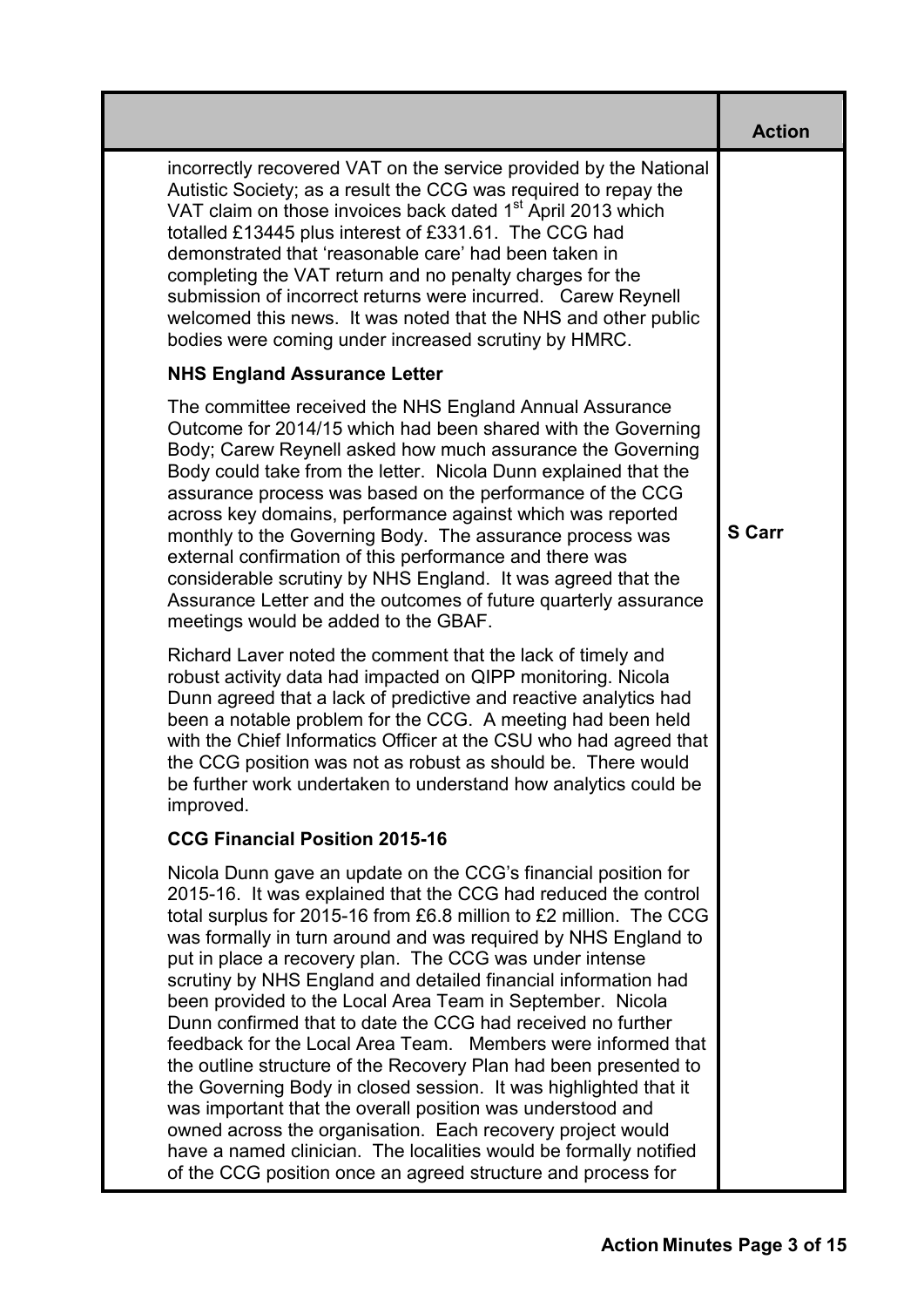**Action** 

engagement was in place.

The CCG had a recurrent deficit with the surplus provided through non recurrent measures. The CCG would need to reverse this position which would entail difficult decisions. Benchmarking data received had shown that non elective admissions were growing at a faster rate compared to the rest of England. The efficiency opportunity in non-elective admissions was potentially £11 million. Potential efficiency savings of £4.4 million related to pneumonia and respiratory admissions had been identified however these were not necessarily a cashable saving.The CCG would look at areas of potential cross subsidisation including the over investment in AWP; it was noted that recovery of this would require negotiations with other commissioners also facing difficulties.The CCG would look conduct a value for review of all services to identify further potential efficiency savings. This was a longer term programme and would require public and stakeholder engagement.

Governance arrangements for recovery were outlined. Overall performance against plans would be reviewed fortnightly at the Leadership Group meetings; weekly meetings would be held with the Chief Financial Officer and individual budget holders to look at QIPP programmes, recovery plans and budgets. Members were informed that Nicola Dunn had met with the CHC lead and discussed targets. The discussion had highlighted the misunderstanding of CHC eligibility criteria. There was an educational issue and this would include GP colleagues.

Richard Laver flagged that localities would raise two questions, how would the CCG get out of turn around and what specifically could localities contribute? Nicola Dunn responded that a structured approach with localities would be required. Jenny McCall commented that the position across CCGs in general was difficult. There was intense financial pressure on the NHS and this was a whole health care system issue. Nicola Dunn confirmed that she and Jill Shepherd had arranged face to face meetings with the Chief Executives and Directors of Finance of all providers to discuss the position. Richard Laver commented that the complexity of the PMS reviews that would impact on GP practices.

Carew Reynell asked how the NHS England decision to place the CCG in turn around had been reached. Nicola Dunn explained that at end of March 2015 the CCG had a budget plan that contained an identified QIPP of £15 million, plans for savings opportunities and a surplus of £6.8 million.In April the CCG was asked to fund individual providers to achieve RTT targets; in its initial plans the CGG had funded this on a commissioning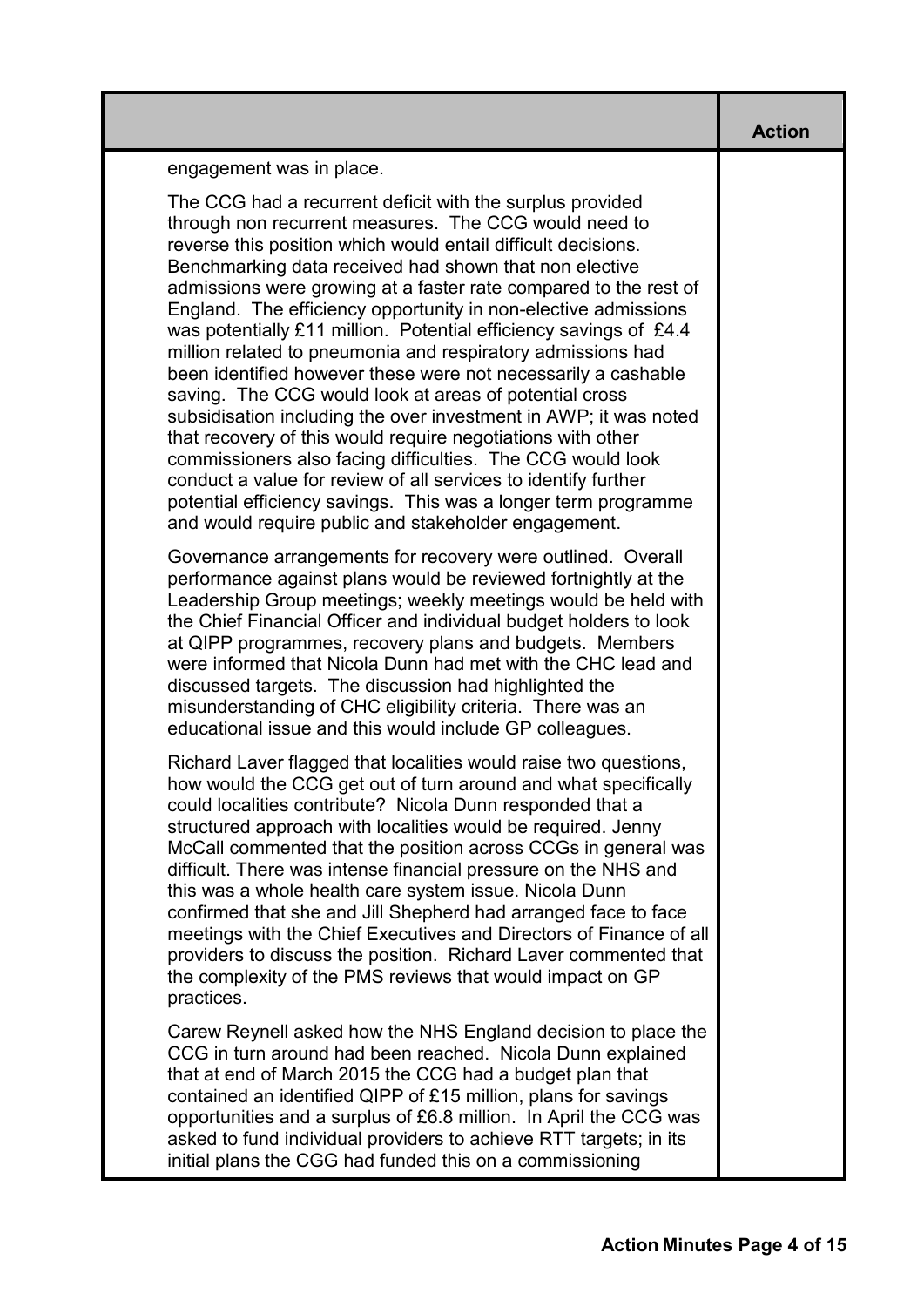|                                                                                                                                                                                                                                                                                                                                                                                                                                                                                                                                                                                                                                                                                                                                                                                    | <b>Action</b> |
|------------------------------------------------------------------------------------------------------------------------------------------------------------------------------------------------------------------------------------------------------------------------------------------------------------------------------------------------------------------------------------------------------------------------------------------------------------------------------------------------------------------------------------------------------------------------------------------------------------------------------------------------------------------------------------------------------------------------------------------------------------------------------------|---------------|
| population basis. The new requirement necessitated that the<br>CCG contributed a further £7 million to NBT. The CGG was also<br>required to provide for non elective admissions at a growth rate of<br>3.6% rather than the 1.1 % allocated. As a result of these<br>additional requirements the CCG had £10 million of unidentified<br>QIPP. NHS England had expressed concern about the level of<br>unidentified QIPP and this was reduced to £6.2 million on the<br>basis that not all the funds contributed to NBT would be used.                                                                                                                                                                                                                                              |               |
| The CCG began a process to identify further QIPP savings, both<br>internally and with other CCGs. Other CCGs were visited to<br>identify approaches that could be translated to the Bristol context.<br>A board seminar with secondary care colleagues and others was<br>held to identify potential QIPP schemes. Budgetary reviews were<br>undertaken and the balance sheet was reviewed to ensure that<br>all debtors, creditors and reversals from year end were up to<br>date. These actions were completed at the end of July. The<br>decision was taken at this point, once all possible avenues had<br>been explored, to raise the CCG position with NHE England. The<br>CCG position was shared with NHS England at the beginning of<br>August, based on the July outturn. |               |
| Patsy Hudson informed members that concerns about the QIPP<br>requirement had been raised at the Finance, Performance and<br>Planning Committee from June when data for April became<br>available. The situation had been a focus of discussion at the<br>Finance, Performance and Planning Committee for the previous<br>four months. QIPP Assurance Meetings were attended by NHS<br>England.                                                                                                                                                                                                                                                                                                                                                                                    |               |
| Carew Reynell asked when the CCG was advised of the<br>turnaround position. It was explained that this had been in a<br>formal letter that followed a meeting with the Local Area Team<br>Director of Finance. The CCG's clinical leadership and staff were<br>promptly informed and the position reported to the Governing<br>Body.                                                                                                                                                                                                                                                                                                                                                                                                                                               |               |
| Richard Laver asked what criteria the CCG needed to achieved<br>to move out of turn around. It was explained that the CCG<br>needed to deliver a recurring surplus and control total. Carew<br>Reynell sought clarification that the CCG was required to address<br>the recurrent position in the recovery plan. This was confirmed.<br>Patsy Hudson thanked Nicola Dunn for the update.                                                                                                                                                                                                                                                                                                                                                                                           |               |
| <b>Financial Control Environment Assessment</b><br>5                                                                                                                                                                                                                                                                                                                                                                                                                                                                                                                                                                                                                                                                                                                               |               |
| The Assessment had been completed by senior CCG managers<br>and reviewed by the Chief Financial Officer. The CCG was<br>required to return the draft submission before the Audit<br>Committee meeting and copies of the assessment had been                                                                                                                                                                                                                                                                                                                                                                                                                                                                                                                                        |               |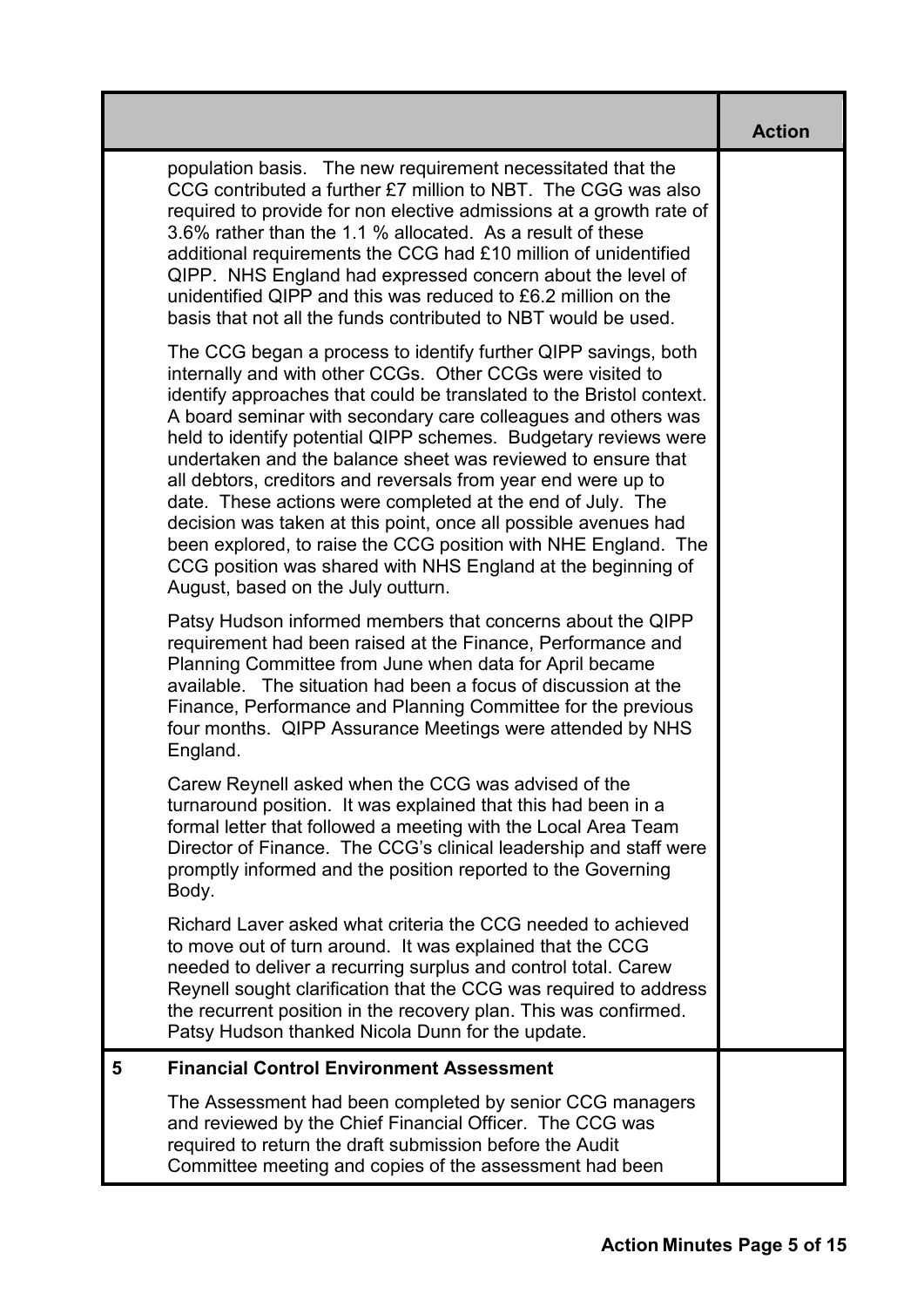|   |                                                                                                                                                                                                                                                                                                                                                                                                                                                                                                                                                                                                                                                                                                                                                                                                                                                                                                                                     | <b>Action</b> |
|---|-------------------------------------------------------------------------------------------------------------------------------------------------------------------------------------------------------------------------------------------------------------------------------------------------------------------------------------------------------------------------------------------------------------------------------------------------------------------------------------------------------------------------------------------------------------------------------------------------------------------------------------------------------------------------------------------------------------------------------------------------------------------------------------------------------------------------------------------------------------------------------------------------------------------------------------|---------------|
|   | circulated to members for comment. It was noted that the Chair<br>and internal auditors had reviewed and supported the<br>assessment before its submission. The committee was now<br>asked to review and sign off the assessment. It was noted that<br>NHS England was developing a financial resilience toolkit.                                                                                                                                                                                                                                                                                                                                                                                                                                                                                                                                                                                                                   |               |
|   | Nicola Dunn confirmed that the requirement for self-assessment<br>was not linked to financial performance. Richard Laver asked if<br>the financial resilience toolkit was available. It was confirmed that<br>had not yet been released.                                                                                                                                                                                                                                                                                                                                                                                                                                                                                                                                                                                                                                                                                            |               |
|   | The Audit Committee signed off the Financial Control<br><b>Environment Assessment</b>                                                                                                                                                                                                                                                                                                                                                                                                                                                                                                                                                                                                                                                                                                                                                                                                                                               |               |
| 6 | <b>Policy review - Detailed Financial Policies</b>                                                                                                                                                                                                                                                                                                                                                                                                                                                                                                                                                                                                                                                                                                                                                                                                                                                                                  |               |
|   | It was explained that the Governing Body had approved the<br>detailed financial policies at the September meeting. The policies<br>provided an important framework for CCG staff and built on the<br>Standing Financial Instructions adopted in May 2013. The<br>policies had been drafted by the Corporate Secretary with the<br>procurement team and the Finance Team. Additions included a<br>section on the virement of funds. Carew Reynell asked what the<br>review process entailed. It was explained that a desk top review<br>of national guidance and the Detailed Financial Policies of other<br>organisations was conducted to identify new requirements and<br>best practice. Nicola Dunn had signed off the final revised<br>policies prior to their submission to the Governing Body. Sandra<br>Bell noted the section on Counter Fraud and it was confirmed that<br>the Local Counter Fraud Service was referenced. |               |
| 1 | <b>Standards of Business Conduct</b>                                                                                                                                                                                                                                                                                                                                                                                                                                                                                                                                                                                                                                                                                                                                                                                                                                                                                                |               |
|   | The paper presented was to provide assurance through<br>describing the systems of internal control in relation to the<br>management of conflicts of interest. Members noted that the<br>CCG had received a letter from NHS England seeking assurance<br>on the measures in place within all CCGs to manage their<br>business dealings. In response to the letter the CCG reviewed its<br>systems and processes and the Audit Committee Chair and<br>Internal Auditor reviewed the CCG evidence of compliance. A<br>formal response setting out the outcome of the review was sent<br>to the local AT commissioning director.                                                                                                                                                                                                                                                                                                        |               |
|   | Members were informed that the CCG had approved revised<br>Standards of Business Conduct which incorporated the CCG<br>Gifts and hospitality policy. It was noted that there had been a<br>complete revision of the Standards of Business Conduct. The<br>Standards sat alongside the Counter Fraud and Working with the<br>Pharmaceutical Industry policies. It was confirmed that all policies                                                                                                                                                                                                                                                                                                                                                                                                                                                                                                                                    |               |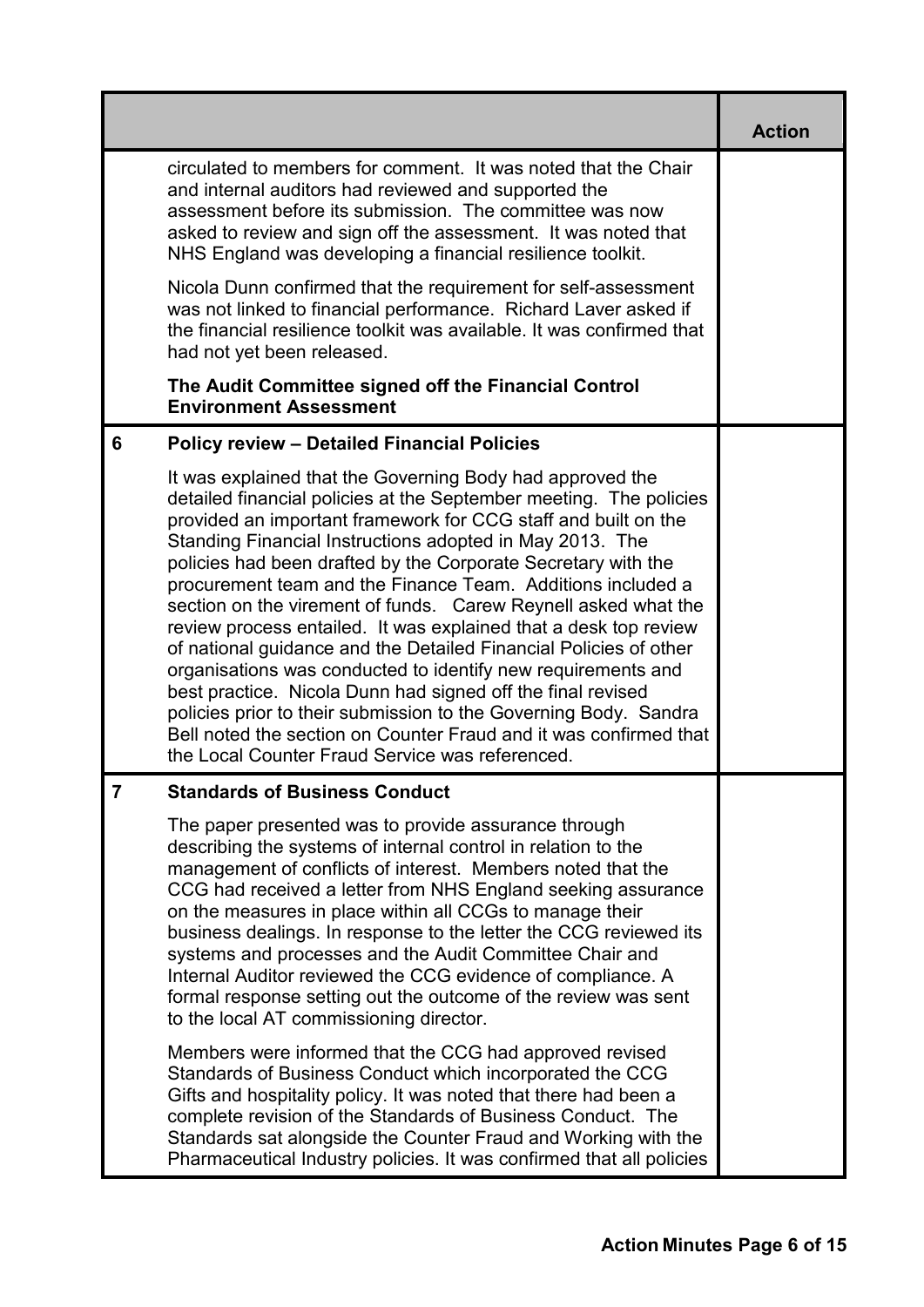|                                                                                                                                                                                                                                                                                                                                                                                                                                                                                                                                                                                                                                                                                                                                                                                                       | <b>Action</b> |
|-------------------------------------------------------------------------------------------------------------------------------------------------------------------------------------------------------------------------------------------------------------------------------------------------------------------------------------------------------------------------------------------------------------------------------------------------------------------------------------------------------------------------------------------------------------------------------------------------------------------------------------------------------------------------------------------------------------------------------------------------------------------------------------------------------|---------------|
| were placed on the CCG website. It was explained that all staff<br>would receive the Standards of Business Conduct and Detailed<br>Financial Policies and would be asked to confirm receipt of the<br>policies and that they had been read.                                                                                                                                                                                                                                                                                                                                                                                                                                                                                                                                                           |               |
| Richard Laver asked if the policies applied to General Practice. It<br>was explained that policies applied to employees of the CCG and<br>would apply to GPs and other Practice Staff when engaged in<br>activities for the CCG. With regards their own business practices,<br>GP Practices should follow good practice and could use the CCG<br>policies as a guide. There was no national guidance for GP<br>Practices.                                                                                                                                                                                                                                                                                                                                                                             |               |
| Carew Reynell asked if there had been any known infringements<br>of the CCG policies. It was explained that there were no known<br>infringements of policy and this had been part of the review<br>conducted by Patsy Hudson and Internal Audit.                                                                                                                                                                                                                                                                                                                                                                                                                                                                                                                                                      |               |
| The CCG had received a medical and education goods and<br>services grant (MESGG) to fund the short term use of skilled<br>nursing staff to rollout the HG Wells diabetes project. A single<br>action tender had been approved in relation to the software to<br>support the project. It was explained that Detailed Financial<br>Policies had been waived as the provider was the sole supplier of<br>the software required. The waiver application was presented for<br>information. It was explained that the Chief Financial Officer had<br>sought assurance from the CSU on a number of points in relation<br>to the procurement; details of the matters raised and response<br>received were included in the report. The matter of IPR was<br>outstanding and the CCG was taking further advice. |               |
| Carew Reynell sought clarification on the decision to place the<br>contract with Ashfield and what arrangements were in place to<br>ensure that the terms and conditions of contract were reasonable.<br>It was agreed that Sarah Carr would raise this with the team.<br>Nicola Dunn commented that the CSU took advice from its own<br>procurement team which performed to a consistently high<br>standard.                                                                                                                                                                                                                                                                                                                                                                                         | <b>S</b> Carr |
| The Committee received and noted:                                                                                                                                                                                                                                                                                                                                                                                                                                                                                                                                                                                                                                                                                                                                                                     |               |
| The management of conflicts of interest                                                                                                                                                                                                                                                                                                                                                                                                                                                                                                                                                                                                                                                                                                                                                               |               |
| The standards of business conduct                                                                                                                                                                                                                                                                                                                                                                                                                                                                                                                                                                                                                                                                                                                                                                     |               |
| Working with the pharmaceutical industry matters                                                                                                                                                                                                                                                                                                                                                                                                                                                                                                                                                                                                                                                                                                                                                      |               |
| The waiver of detailed financial policies – single action<br>tender                                                                                                                                                                                                                                                                                                                                                                                                                                                                                                                                                                                                                                                                                                                                   |               |
| <b>Counter Fraud and Anti Bribery Policy</b>                                                                                                                                                                                                                                                                                                                                                                                                                                                                                                                                                                                                                                                                                                                                                          |               |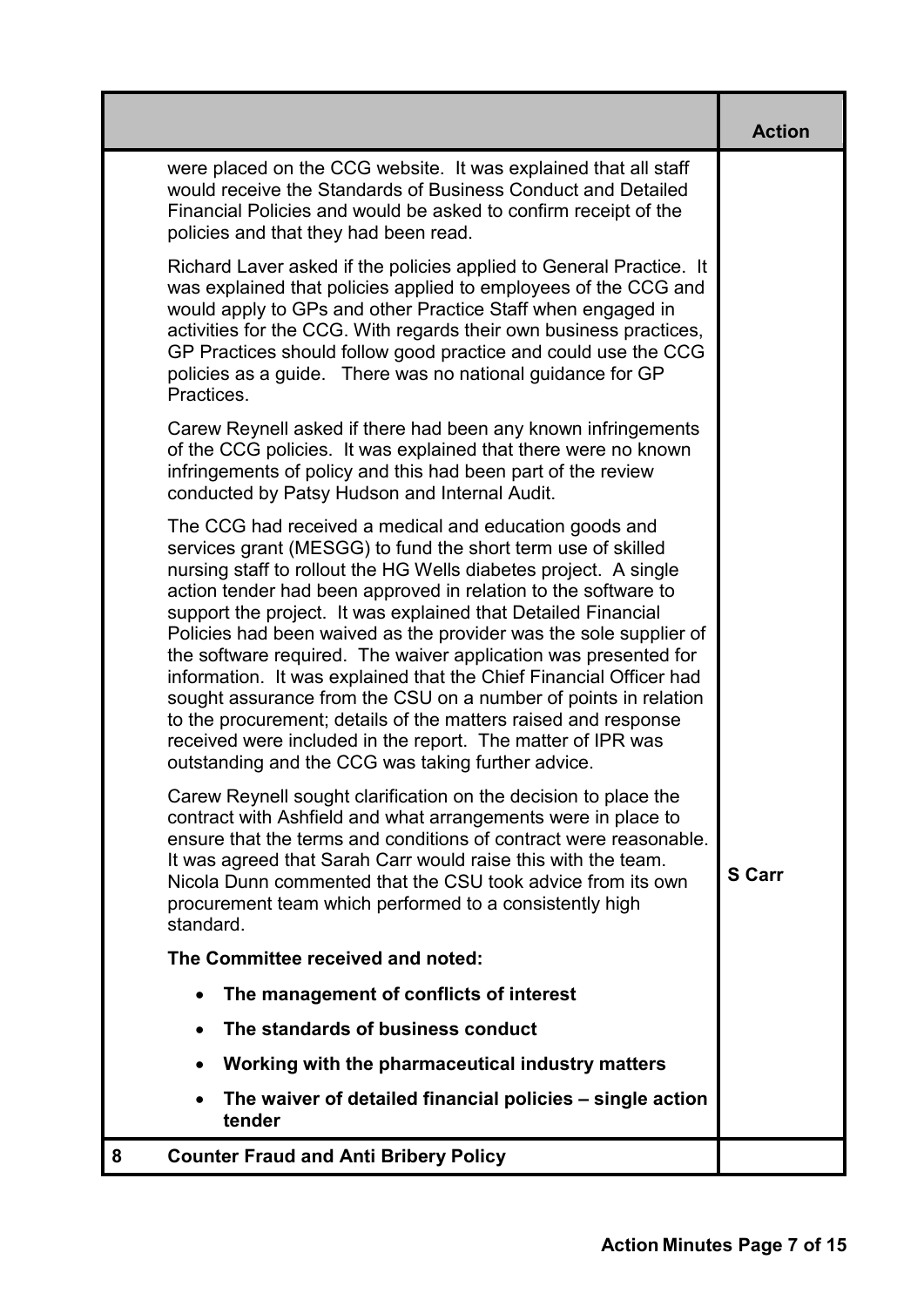|                                                                                                                                                                                                                                                                                                                                                                                                                                                                                                                                                                                                                                                                             | <b>Action</b> |
|-----------------------------------------------------------------------------------------------------------------------------------------------------------------------------------------------------------------------------------------------------------------------------------------------------------------------------------------------------------------------------------------------------------------------------------------------------------------------------------------------------------------------------------------------------------------------------------------------------------------------------------------------------------------------------|---------------|
| Sandra Bell presented the counter fraud policy. The policy was<br>based on a standard template issued by NHS Protect and<br>adapted to the CCG. The policy included all groups within the<br>CCG. The policy would be discussed with the CCG Staff<br>Council. Once adopted by the CCG the policy would be<br>communicated to all CCG staff. There was a discussion about<br>counter fraud and primary care and Sandra Bell agreed to share<br>comments about counter fraud arrangements for primary care<br>with NHS Protect.                                                                                                                                              | <b>S</b> Bell |
| Carew Reynell questioned section 5.4.1 and the Chief Financial<br>Officer responsibilities as set out; Nicola Dunn confirmed these<br>were appropriate. Patsy Hudson asked about section 5.6.8 and<br>the role of line managers. Sandra Bell confirmed that the<br>direction was for suspected fraud to be reported to the Local<br>Counter Fraud Service, this did not prevent staff discussing<br>concerns with their line manager.                                                                                                                                                                                                                                       |               |
| 9<br><b>Counter Fraud report</b>                                                                                                                                                                                                                                                                                                                                                                                                                                                                                                                                                                                                                                            |               |
| <b>Statistical Taxonomy Report</b>                                                                                                                                                                                                                                                                                                                                                                                                                                                                                                                                                                                                                                          |               |
| Patsy Hudson asked if there was an assessment of the saving<br>made through Counter Fraud activities. Sandra Bell explained<br>that NHS Protect had carried out methodology exercises that had<br>given estimates previously however this had stopped. Nicola<br>Dunn noted that the report included functions that the CCG was<br>not responsible for. Sandra Bell confirmed that the report<br>covered all commissioning organisations including NHS England.<br>It was noted that this was the first report and all comments would<br>be shared with NHS Protect. As the report developed it would be<br>used to inform planning for proactive counter fraud activities. |               |
| Carew Reynell commented on the small number of reports that<br>resulted in investigation and asked what the criteria for<br>investigations were. It was explained that all referrals were<br>assessed on a case by case basis. Members welcomed the<br>report and agreed to receive it in future.                                                                                                                                                                                                                                                                                                                                                                           |               |
| <b>National Fraud Initiative</b>                                                                                                                                                                                                                                                                                                                                                                                                                                                                                                                                                                                                                                            |               |
| Two instances of over payment had been identified. It was noted<br>that the CCG compared well to other organisations.                                                                                                                                                                                                                                                                                                                                                                                                                                                                                                                                                       |               |
| Carew Reynell welcomed the CCG's position and noted that<br>initially 400 matches had been identified. He asked if the criteria<br>needed to be refined. It was agreed that further work could be<br>undertaken to reduce the number of matches                                                                                                                                                                                                                                                                                                                                                                                                                             |               |
| 10<br><b>Internal Audit Progress Report</b>                                                                                                                                                                                                                                                                                                                                                                                                                                                                                                                                                                                                                                 |               |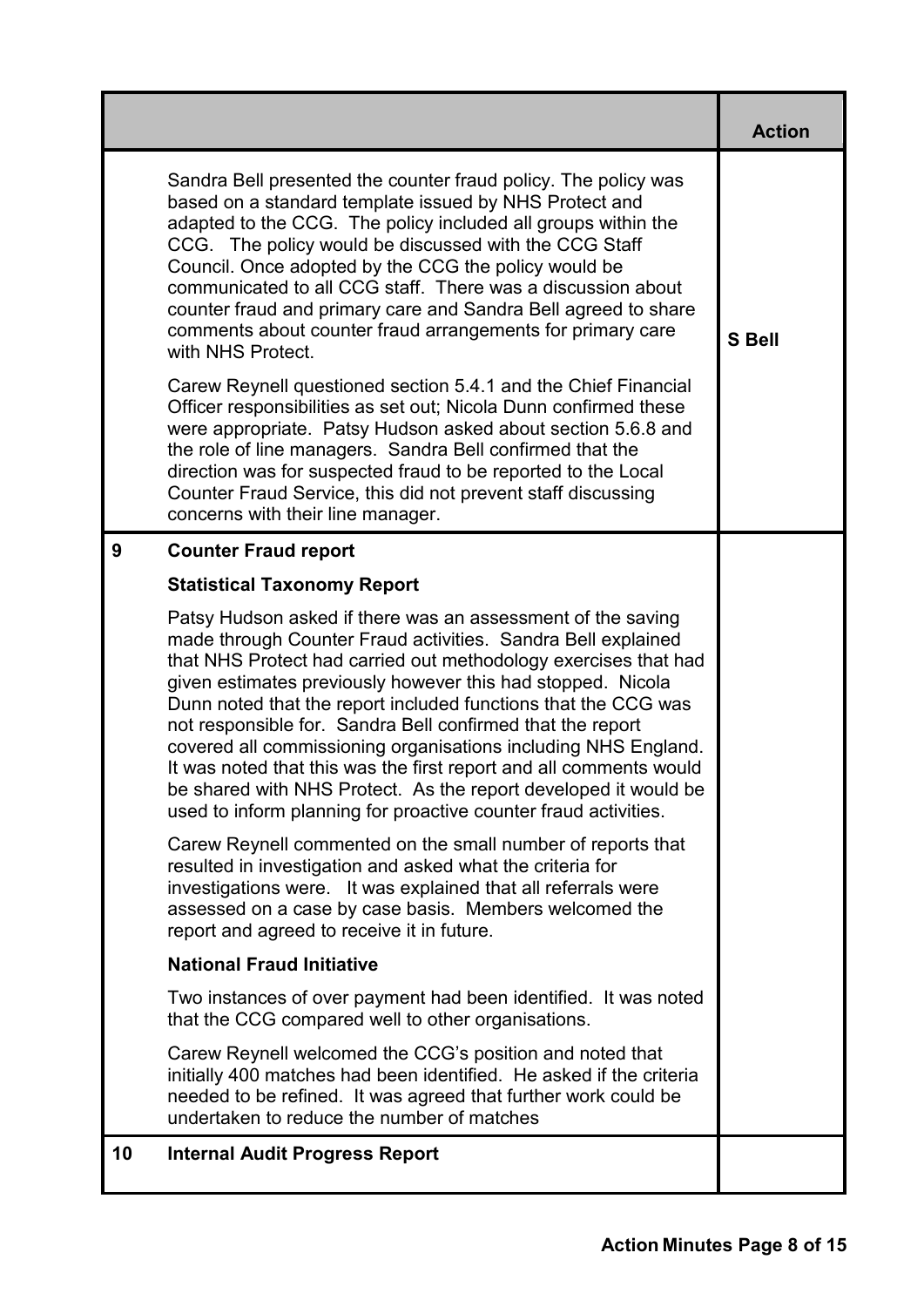|                                                                                                                                                                                                                                                                                                                                                                                                                                                                                                                                                                                                                                                                                                                                                                                                                                                                                                                                                                                                                                                         | <b>Action</b>                    |
|---------------------------------------------------------------------------------------------------------------------------------------------------------------------------------------------------------------------------------------------------------------------------------------------------------------------------------------------------------------------------------------------------------------------------------------------------------------------------------------------------------------------------------------------------------------------------------------------------------------------------------------------------------------------------------------------------------------------------------------------------------------------------------------------------------------------------------------------------------------------------------------------------------------------------------------------------------------------------------------------------------------------------------------------------------|----------------------------------|
| Russ Caton informed members that the CHC follow up review<br>had been issued and a summary was appended to the report.<br>Progress with the remaining internal audit work was highlighted.<br>Nicola Dunn informed members that the plan had been amended<br>to include an audit of the CCG Freedom of Information (FOI)<br>function and process. It was noted that Alison Moon was the<br>executive lead for FOI. An update on actions in response to<br>Internal Audit recommendations was included in the report. Nine<br>actions had passed their agreed completion date and of these six<br>were more than two months overdue. Of these actions two were<br>graded as act soon and four as low. Internal Audit was working<br>with the CCG to clarify the position regarding the outstanding<br>actions. Carew Reynell observed that it had agreed that a<br>detailed report on outstanding actions would be presented to the<br>Committee twice a year. It was confirmed that Russ Caton would<br>prepare a detailed report for the next meeting. | <b>R</b> Caton<br><b>R</b> Caton |
| Attention was drawn to the section related to the CSU Service<br>Auditor Report. Internal Auditors had attended a meeting on<br>behalf of the CCG to confirm the process for 2015/16. The<br>majority of the audit process was pre-determined by NHS<br>England. The timing of audit reports had been an issue nationally<br>in 2014/15. To address this problem in 2015/16 the intention was<br>to produce a report in month 11 with an ongoing report to reflect<br>the full year position.                                                                                                                                                                                                                                                                                                                                                                                                                                                                                                                                                           |                                  |
| The matter of identifying issues related to specific CCGs had<br>been raised. It was explained that the External Auditors would<br>not issue CCG specific reports as the audits were based on<br>sample tests. The CSU intended to standardise it's operations<br>across its client base and in future service auditor reports would<br>cover 53 CCG's. members were informed that potential this<br>would result in all criteria being flagged. The CSU was confident<br>that these issues would be resolved through robust controls. The<br>CCG would receive monthly reports on monitoring. The CCG<br>Internal Audits were concerned that future Service Auditor<br>Reports would be less helpful.                                                                                                                                                                                                                                                                                                                                                  |                                  |
| Currently the CCG received a detailed service auditor and had a<br>significant input into the report. Nicola Dunn commented that it<br>was important to understand where accountability sat between<br>the CSU and the CCG and what issues needed to be addressed.<br>It was important to complete a match exercise against the CSU<br>service auditor report, highlight areas of concern and identify<br>mitigating actions either in place or required by the CCG. Russ<br>Caton confirmed that this was completed as part of the financial<br>controls audit and that there was confidence that this audit would<br>identify any issues. It was noted that the CCG contract                                                                                                                                                                                                                                                                                                                                                                          |                                  |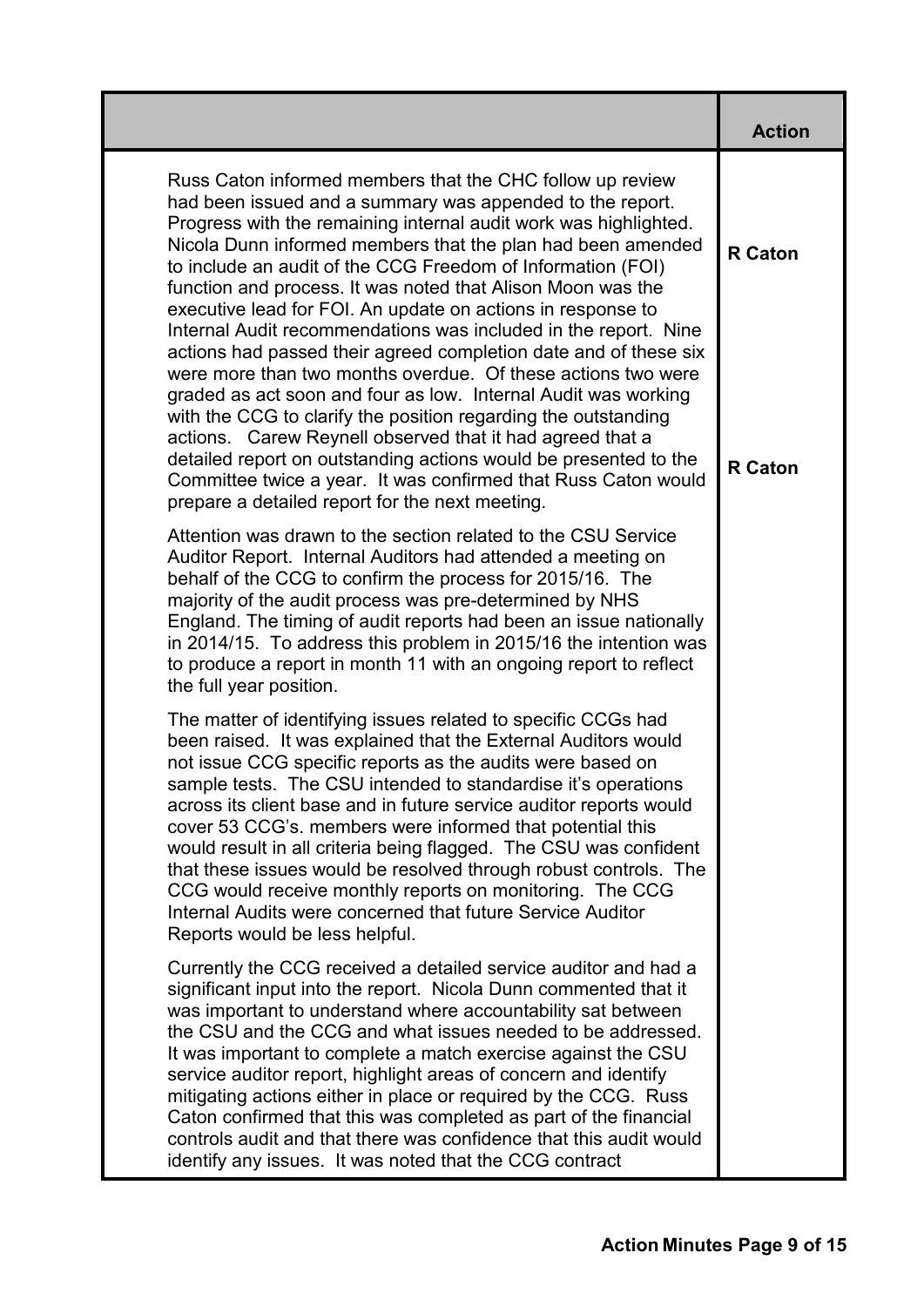|    |                                                                                                                                                                                                                                                                                                                                                                                                                                                                                                                                                                                                                                                                                                                    | <b>Action</b>                  |
|----|--------------------------------------------------------------------------------------------------------------------------------------------------------------------------------------------------------------------------------------------------------------------------------------------------------------------------------------------------------------------------------------------------------------------------------------------------------------------------------------------------------------------------------------------------------------------------------------------------------------------------------------------------------------------------------------------------------------------|--------------------------------|
|    | management report was received by the CCG and that this was<br>not standard across CCGs but was specifically requested by the<br>CCG. The IT audit was also an addition requested by the CCG.                                                                                                                                                                                                                                                                                                                                                                                                                                                                                                                      |                                |
|    | There was a discussion regarding the CHC follow up report. It<br>was confirmed that auditors were satisfied that that robust action<br>had been taken to address the issues contained in the initial<br>report. A number of actions were partially complete due to<br>changes in plans and a number of extra recommendations had<br>been added that had a low risk rating.                                                                                                                                                                                                                                                                                                                                         |                                |
|    | Carew Reynell noted that the Care Home Programme Board was<br>due to meet in September. It was confirmed that this had<br>happened and a full report on Care Homes had been received by<br>the Governing Body. Carew Reynell asked if all the audit reports<br>relating to 2014/15 had been completed and received by the<br>CCG. This was confirmed.                                                                                                                                                                                                                                                                                                                                                              |                                |
|    | The Audit Committee received the Internal Audit Progress<br><b>Report</b>                                                                                                                                                                                                                                                                                                                                                                                                                                                                                                                                                                                                                                          |                                |
| 11 | <b>External Audit Progress Report and Technical Update</b>                                                                                                                                                                                                                                                                                                                                                                                                                                                                                                                                                                                                                                                         |                                |
|    | CCG Outcomes Indicator Set: The CSU would produce a CCG<br>specific briefing. The Outcome Indicator Set would be<br>incorporated into the planning and commissioning process and<br>the quality premium intentions.                                                                                                                                                                                                                                                                                                                                                                                                                                                                                                |                                |
|    | <b>Safeguarding Vulnerable People in the NHS: Patsy Hudson</b><br>explained that she chaired The CCG Safeguarding group.<br>Policies for Safeguarding Adults and Safeguarding Children were<br>in place. It was noted that the role of the Audit Committee was to<br>receive assurances on the CCG Safeguarding arrangements.<br>Carew Reynell noted that positive assurance through Internal<br>Audit reports had been received. It was confirmed that the<br>framework had been discussed at the Quality and Governance<br>Committee and that the framework would be added to the GBAF<br>as a source of internal control. It was agreed to share the paper<br>discussed at Quality and Governance with members. | <b>S</b> Carr<br><b>S</b> Carr |
|    | Ensuring patients' health and care records are available to<br>health and care staff: The CCG had noted the new legal duties<br>and Connecting Care was main mechanism for delivery. The<br>Better Care Programme Director was working with the Local<br>Authority regarding social care implementation. There were<br>concerns about the progress with social care and the CCG was<br>following this up.                                                                                                                                                                                                                                                                                                          |                                |
|    | <b>NHS Standard Contract Electronic Discharge Summaries</b><br><b>Requirements:</b> The CCG was aware of the requirements; 50%<br>of provider discharge summaries were sent electronically and all                                                                                                                                                                                                                                                                                                                                                                                                                                                                                                                 |                                |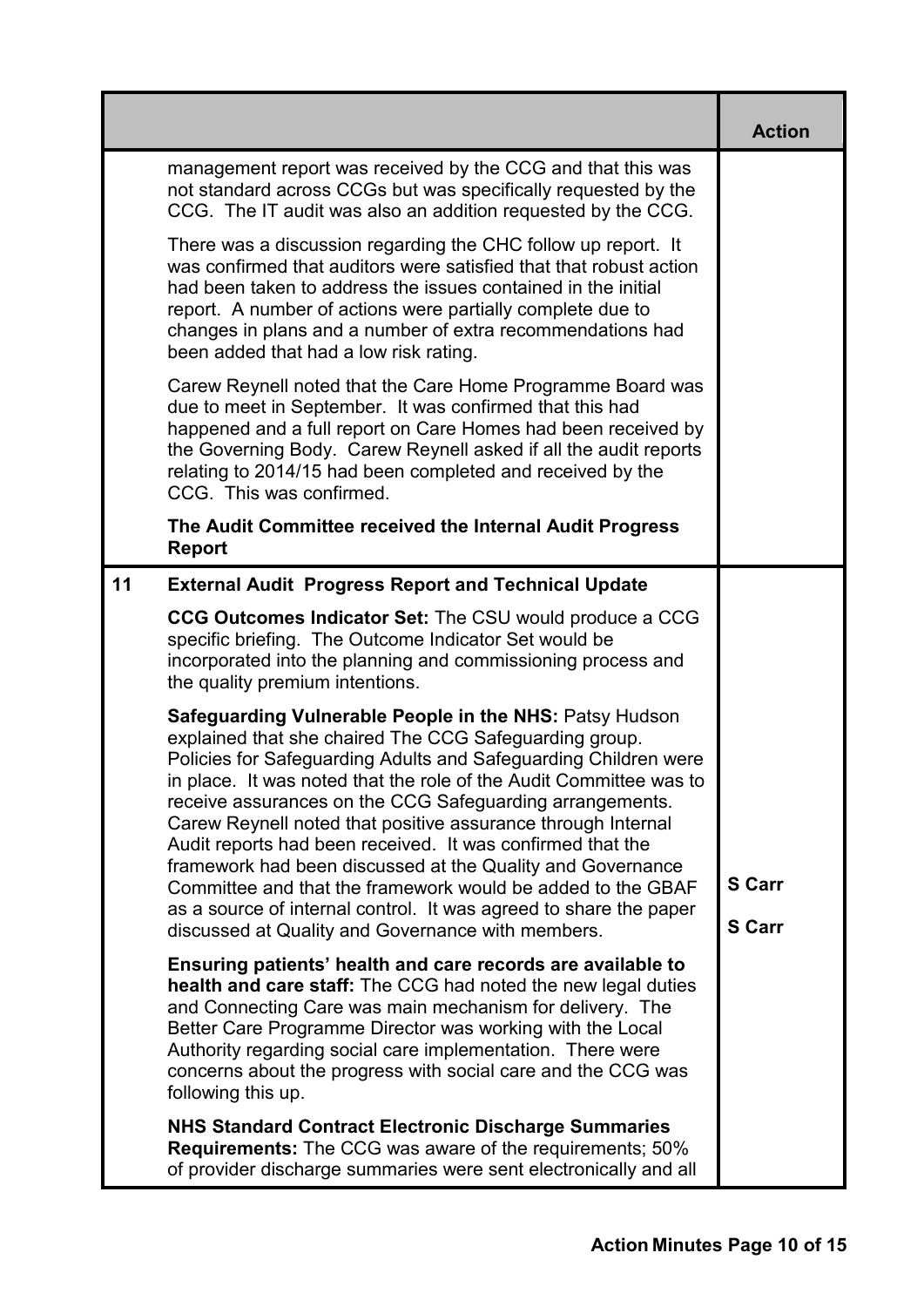|                                                                                                                                                                                                                                                                                                                                                                                                                                                                                                                                                                                                                                                                                  | <b>Action</b> |
|----------------------------------------------------------------------------------------------------------------------------------------------------------------------------------------------------------------------------------------------------------------------------------------------------------------------------------------------------------------------------------------------------------------------------------------------------------------------------------------------------------------------------------------------------------------------------------------------------------------------------------------------------------------------------------|---------------|
| Practices were able to receive them. The CCG had encouraged<br>local providers to increase the number of electronic summaries<br>through a local CQUIN. There were differing issues at both<br>Trusts and there would not be full delivery in 2015-16.                                                                                                                                                                                                                                                                                                                                                                                                                           |               |
| Different payment approaches to support new models of<br>care: Nicola Dunn reported that a document had been embedded<br>in the (HEMA advice) in 15-16 UHB contract. The CCG was<br>looking at different payment approaches. It was noted that the<br>Committee received assurance through Internal Audit. Carew<br>Reynell asked if the CCG was confident that the full review issues<br>were being appropriately built into commissioning and planning<br>processes. Nicola Dunn explained that the majority of payments<br>were through Payment by Results and therefor currently there<br>was little scope for different payment approaches; these however<br>would develop. |               |
| <b>Assurance Operating Manual: The Finance, Performance and</b><br>Planning Committee had been briefed on the new arrangements<br>at the June meeting. It was agreed to circulate the guidance to<br>members. Nicola Dunn explained that the CCG would conduct a<br>regular self-assessment against the new assurance criteria                                                                                                                                                                                                                                                                                                                                                   | <b>S</b> Carr |
| <b>E2016/17 national tariff proposals</b> The CSU had prepared a<br>response that had been signed off by the Chief Financial Officers                                                                                                                                                                                                                                                                                                                                                                                                                                                                                                                                            |               |
| <b>Pharmacy:</b> The CCG was not eligible for funding. NHS England<br>had indicated priorities for funding which the CCG had shared<br>with Practices. It was understood that at least five Practices had<br>submitted bids which were supported, where possible, by the<br>CCG. The One Care Consortium had held an event to help<br>Practices to bid which included support from the Medicines<br>Management Team                                                                                                                                                                                                                                                              |               |
| GP Patient Survey Results: These were available on line and<br>KPMG would circulate the link. Members welcomed the<br>information. Richard Laver commented that only 41% of<br>respondents had rated Practices as very good; Practice surveys<br>gave a higher percent of patients rating their Practice as very<br>good.                                                                                                                                                                                                                                                                                                                                                        | <b>KPMG</b>   |
| DH Group Manual for Accounts 2015-16: It was confirmed that<br>Colleagues in Finance Team were working through the manual of<br>accounts.                                                                                                                                                                                                                                                                                                                                                                                                                                                                                                                                        |               |
| <b>Accounting for Better Care Fund: Nicola Dunn informed</b><br>members that the Local Authority hosted this and managed the<br>accounting process. The CCG had concerns as the financial<br>management post had been vacant and no financial data was<br>available. This had resulted in a nil return being submitted to                                                                                                                                                                                                                                                                                                                                                        |               |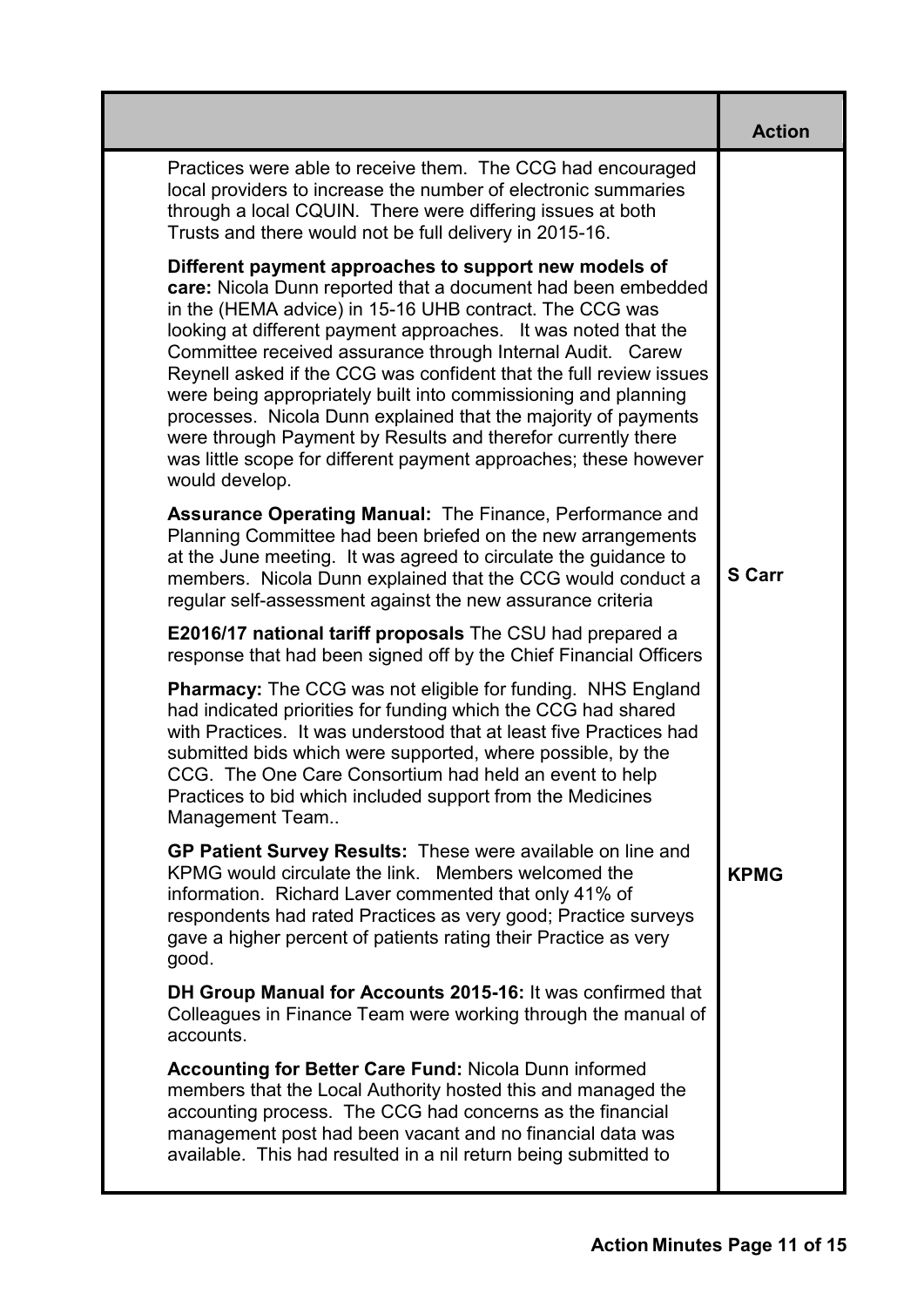|    |                                                                                                                                                                                                                                                                                                                                                                                                                                                                                                                                                                                                                                                                                                                                                                                                                                                                                                                                                                                                                                                                                                                                                                       | <b>Action</b> |
|----|-----------------------------------------------------------------------------------------------------------------------------------------------------------------------------------------------------------------------------------------------------------------------------------------------------------------------------------------------------------------------------------------------------------------------------------------------------------------------------------------------------------------------------------------------------------------------------------------------------------------------------------------------------------------------------------------------------------------------------------------------------------------------------------------------------------------------------------------------------------------------------------------------------------------------------------------------------------------------------------------------------------------------------------------------------------------------------------------------------------------------------------------------------------------------|---------------|
|    | NHS England. These concerns had been raised with the Local<br>Authority and a recruitment process was in place. It was noted<br>that the CCG had not received Section 75 financial data in time<br>for the submission of the 2014-15 annual accounts. Nicola Dunn<br>would raise this with the Local Authority. Committee members<br>commented that given the financial position of the CCG it was<br>vital that timely information from the Local Authority was obtained<br>and asked that their concerns be clearly minuted.                                                                                                                                                                                                                                                                                                                                                                                                                                                                                                                                                                                                                                        | N Dunn        |
|    | CQC latest findings to July 2015: Richard Laver commented on<br>the national finding that 15% of providers were rated as safe.                                                                                                                                                                                                                                                                                                                                                                                                                                                                                                                                                                                                                                                                                                                                                                                                                                                                                                                                                                                                                                        |               |
|    | Members welcomed the report and the update.                                                                                                                                                                                                                                                                                                                                                                                                                                                                                                                                                                                                                                                                                                                                                                                                                                                                                                                                                                                                                                                                                                                           |               |
| 12 | Deep Dive - Personal Health Budgets                                                                                                                                                                                                                                                                                                                                                                                                                                                                                                                                                                                                                                                                                                                                                                                                                                                                                                                                                                                                                                                                                                                                   |               |
|    | Jess Harris was welcomed for this item. Richard Laver asked<br>why the CCG had a personal health budget programme. It was<br>explained that it was a legal responsibility to provide personal<br>health budgets for eligible CHC patients. Jess Harris explained<br>the background to the pilot scheme and described how the<br>initiative supported patient choice and personalisation, allowing<br>patients to use funding in alternative ways. Richard Laver asked<br>if there had been an increase in costs as a result. It was<br>explained that the pilot had shown the initiative to be cost neutral<br>as funds had already been budgeted for. Additional costs<br>associated with the implementation stage had been incurred<br>however no increase in individual care costs had been seen.<br>Patsy Hudson asked if patient outcomes had improved. Jess<br>Harris confirmed that the pilots had found that outcomes for<br>patients had improved. Jess Harris explained the Care Planning<br>process. It was noted that personal health budgets were optional<br>and depended on individual circumstances. Personal Health<br>Budgets could not be imposed. |               |
|    | Carew Reynell queried the governance in place to manage<br>personal health budgets and what impact the Integrated Personal<br>Commissioning programme (IPC) was making. It was explained<br>that the IPC looked at a broader cohort of patients. The<br>governance process for the CHC cohort was contained within the<br>CCG; the broader cohort required a governance process across<br>organisations and this was being developed through the<br>programme. Carew Reynell asked what benefit the CCG would<br>get from participation in south West Consortium Programme. It<br>was explained that the Consortium provided an efficient way to<br>share expertise across CCGs and other organisations.<br>Developments so far had attracted additional funding across the<br>region. Carew Reynell asked how the Governing Body was<br>assured that the programme was well managed. It was explained<br>that the Quality and Governance Committee received a quarterly                                                                                                                                                                                              |               |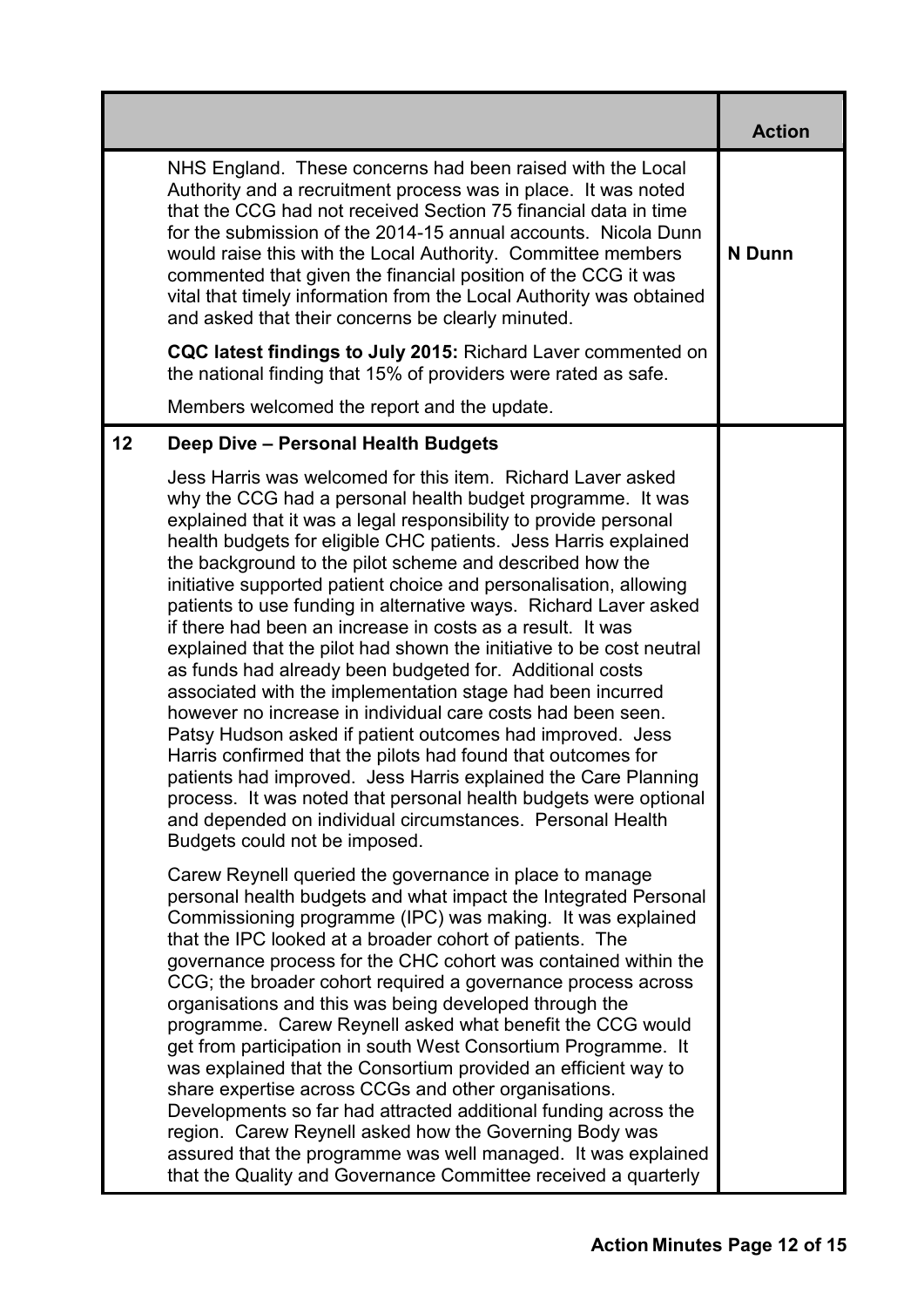|    |                                                                                                                                                                                                                                                                                                                                                                                                                                                                                                                                                                                                                                                                                                            | <b>Action</b>       |
|----|------------------------------------------------------------------------------------------------------------------------------------------------------------------------------------------------------------------------------------------------------------------------------------------------------------------------------------------------------------------------------------------------------------------------------------------------------------------------------------------------------------------------------------------------------------------------------------------------------------------------------------------------------------------------------------------------------------|---------------------|
|    | report and an Internal Audit was planned.                                                                                                                                                                                                                                                                                                                                                                                                                                                                                                                                                                                                                                                                  |                     |
|    | Jessica Harris was thanked for her attendance.                                                                                                                                                                                                                                                                                                                                                                                                                                                                                                                                                                                                                                                             |                     |
|    | Members discussed the time allowed for the deep dives and it<br>was agreed to allocate more time for the deep dive item and<br>place the item earlier in the agenda. It was noted that there was<br>internal audit planned for Personal Health Budgets.                                                                                                                                                                                                                                                                                                                                                                                                                                                    | S Carr/<br>P Hudson |
|    | It was agreed that the January deep dive would focus on Out of<br>Area Mental Health Placements and the specific CCG QIPP<br>programme. Jill Shepherd was the lead director and Catherine<br>Wevill was programme lead.                                                                                                                                                                                                                                                                                                                                                                                                                                                                                    | S Carr/<br>P Hudson |
| 13 | <b>Corporate Risk register and Assurance Framework</b>                                                                                                                                                                                                                                                                                                                                                                                                                                                                                                                                                                                                                                                     |                     |
|    | The Governing Body had reviewed a revised GBAF at its<br>September meeting. The Governing Body had reaffirmed the<br>Principal Objectives for the CCG's GBAF. A number of changes<br>had been made to two of the risks reported on the GBAF and the<br>sources of internal control and assurances. These had been<br>agreed by the Governing Body. As Internal Audit reports and<br>other sources of assurance became available these would be<br>added to the GBAF. As an example members were informed that<br>the 2014/15 Child Death Overview Review received by the<br>Quality and Governance Committee would be added as a source<br>of assurance. It was agreed to circulate the report to members. | <b>S</b> Carr       |
|    | Carew Reynell commented that the Committee had agreed to use<br>the deep dives to look at the risks reported on the GBAF and test                                                                                                                                                                                                                                                                                                                                                                                                                                                                                                                                                                          |                     |
|    | the assurances and as assurance reports were picked up on the<br>GBAF it would be helpful if greater detail as to assurance<br>provided by the controls would be helpful.                                                                                                                                                                                                                                                                                                                                                                                                                                                                                                                                  | <b>S Carr</b>       |
|    | Patsy Hudson asked that the Risk Tracker be presented to the<br>Committee in future. Carew Reynell commented that the<br>information provided indicated that the Corporate Risk register<br>was a live document within the CCG.                                                                                                                                                                                                                                                                                                                                                                                                                                                                            | <b>S</b> Carr       |
|    | The Audit Committee reviewed the GBAF and whether it<br>reflected the organisations:                                                                                                                                                                                                                                                                                                                                                                                                                                                                                                                                                                                                                       |                     |
|    | <b>Principal objectives</b>                                                                                                                                                                                                                                                                                                                                                                                                                                                                                                                                                                                                                                                                                |                     |
|    | <b>Principal risks</b>                                                                                                                                                                                                                                                                                                                                                                                                                                                                                                                                                                                                                                                                                     |                     |
|    | The controls in place                                                                                                                                                                                                                                                                                                                                                                                                                                                                                                                                                                                                                                                                                      |                     |
|    | The assurances are reliable and as is the underlying<br>data                                                                                                                                                                                                                                                                                                                                                                                                                                                                                                                                                                                                                                               |                     |
|    | Actions are in place to address gaps in control and<br>assurances                                                                                                                                                                                                                                                                                                                                                                                                                                                                                                                                                                                                                                          |                     |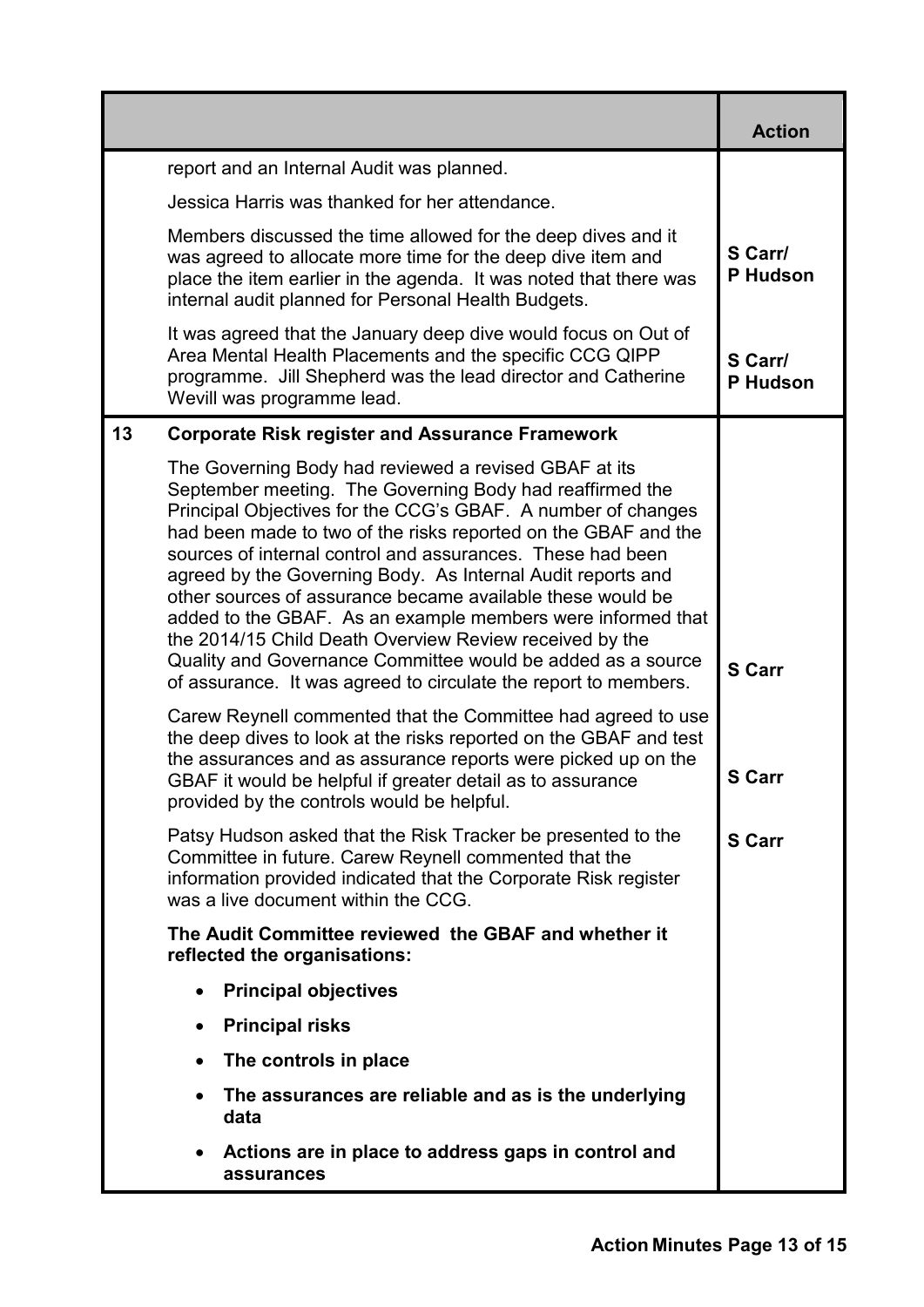|    |                                                                                                                                                                                                                                                                                                                                                                                                                                                                                                                                               | <b>Action</b> |
|----|-----------------------------------------------------------------------------------------------------------------------------------------------------------------------------------------------------------------------------------------------------------------------------------------------------------------------------------------------------------------------------------------------------------------------------------------------------------------------------------------------------------------------------------------------|---------------|
|    | The Audit Committee reviewed the Corporate Risk Register<br>and whether it was robust and relevant.                                                                                                                                                                                                                                                                                                                                                                                                                                           |               |
| 14 | <b>Work Plan 2015/16</b>                                                                                                                                                                                                                                                                                                                                                                                                                                                                                                                      |               |
|    | The suggested timetable for policy review was agreed and it was<br>agreed to add the raising concerns policy to the timetable. The<br>production of the annual report to the Governing Body would be<br>added to the work plan. It was agreed to make clear on the work<br>plan that the members would have at least one meeting annually<br>with the Auditors independently of CCG officers.                                                                                                                                                 | <b>S</b> Carr |
| 15 | <b>Minutes of the Quality and Governance Meetings</b>                                                                                                                                                                                                                                                                                                                                                                                                                                                                                         |               |
|    | Patsy Hudson highlighted the key issues discussed at the<br>meetings. At the June meeting issues discussed included high<br>cost CHC cases and the unannounced CQC visits to NBT. The<br>July meeting included discussion about continuing concerns<br>about the 111 service and the recruitment of staff and the Out of<br>Area placement of mental health patients. The August meeting<br>had included discussion about concerns regarding administrative<br>support capacity at NBT and the number of C.Dif cases.                         |               |
| 16 | Minutes of the Finance, Performance and Planning Meeting                                                                                                                                                                                                                                                                                                                                                                                                                                                                                      |               |
|    | It was noted that the Committee had discussed concerns<br>regarding the achievement of QIPP and CHC costs at the June<br>meeting. Discussions had also included CHC high cost cases,<br>performance against the 4 hour A&E waiting time target and the<br>18 week RTT target. The July meeting had included discussion<br>about increasing concerns relating to the QIPP target. At the<br>August meeting discussions had included performance against<br>the 4 hour A&E waiting time target and concerns about achieving<br>the CCG surplus. |               |
| 17 | <b>Any Other Business</b>                                                                                                                                                                                                                                                                                                                                                                                                                                                                                                                     |               |
|    | Patsy Hudson confirmed with members that in her feedback on<br>the meeting to the Governing Body she would highlight:                                                                                                                                                                                                                                                                                                                                                                                                                         |               |
|    | The committee was well briefed on the financial situation,<br>action taken and recovery plan                                                                                                                                                                                                                                                                                                                                                                                                                                                  |               |
|    | Polices such as Counter Fraud and Standards of Business<br>$\bullet$<br>Conduct should be shared as guidance with member<br>Practices.                                                                                                                                                                                                                                                                                                                                                                                                        | <b>S</b> Carr |
|    | The Committee had concerns about the timing of the<br>Section 75 financial information received.                                                                                                                                                                                                                                                                                                                                                                                                                                              |               |
|    | Jenny McCall drew attention to the following:                                                                                                                                                                                                                                                                                                                                                                                                                                                                                                 |               |